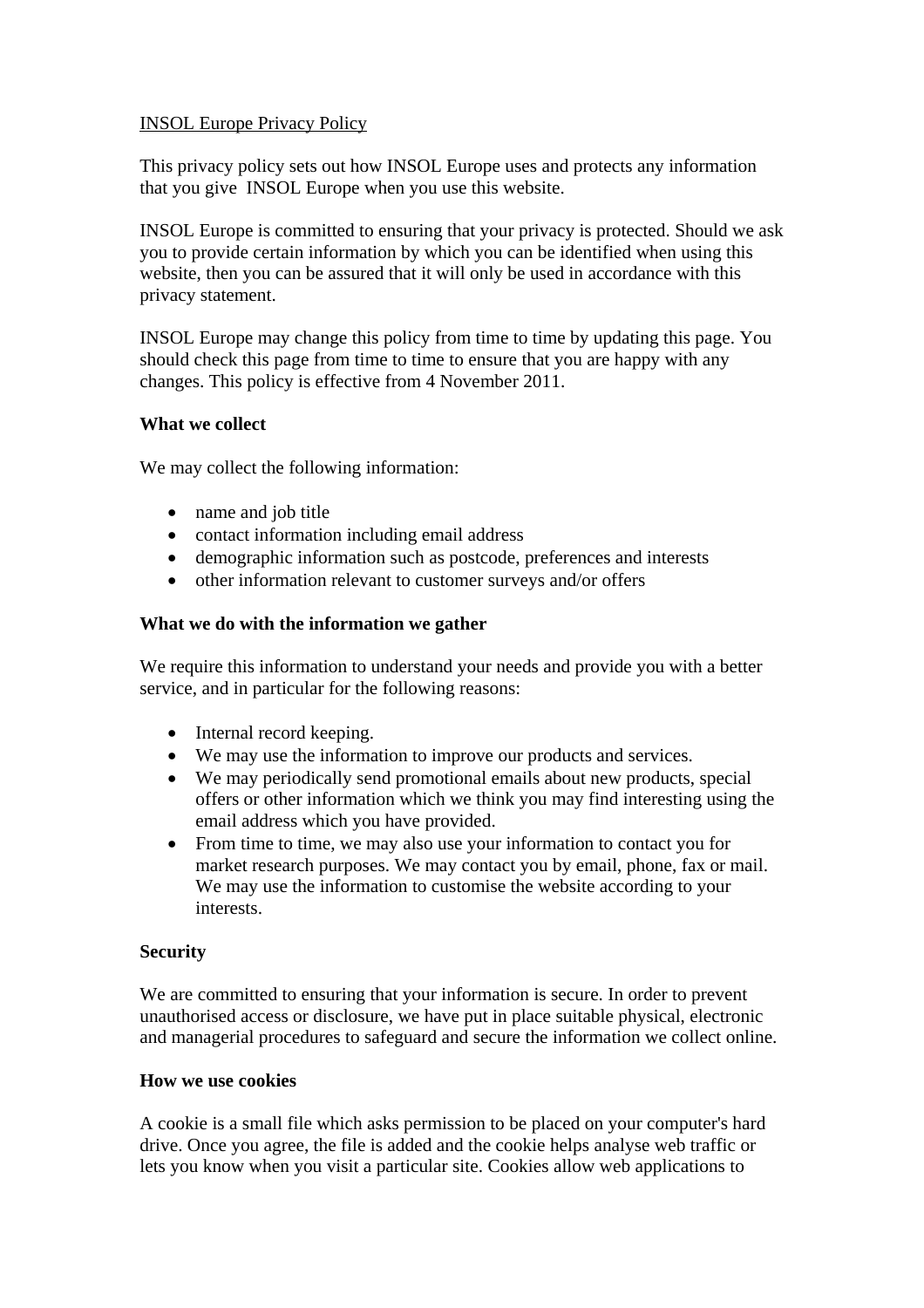respond to you as an individual. The web application can tailor its operations to your needs, likes and dislikes by gathering and remembering information about your preferences.

We use traffic log cookies to identify which pages are being used. This helps us analyse data about web page traffic and improve our website in order to tailor it to customer needs. We only use this information for statistical analysis purposes and then the data is removed from the system.

Overall, cookies help us provide you with a better website, by enabling us to monitor which pages you find useful and which you do not. A cookie in no way gives us access to your computer or any information about you, other than the data you choose to share with us.

You can choose to accept or decline cookies. Most web browsers automatically accept cookies, but you can usually modify your browser setting to decline cookies if you prefer. This may prevent you from taking full advantage of the website.

## **Links to other websites**

Our website may contain links to other websites of interest. However, once you have used these links to leave our site, you should note that we do not have any control over that other website. Therefore, we cannot be responsible for the protection and privacy of any information which you provide whilst visiting such sites and such sites are not governed by this privacy statement. You should exercise caution and look at the privacy statement applicable to the website in question.

## **Controlling your personal information**

You may choose to restrict the collection or use of your personal information in the following ways:

- whenever you are asked to fill in a form on the website, look for the box that you can click to indicate that you do not want the information to be used by anybody for direct marketing purposes
- if you have previously agreed to us using your personal information for direct marketing purposes, you may change your mind at any time by writing to or emailing us at carolinetaylor@insol-europe.org

We will not sell, distribute or lease your personal information to third parties unless we have your permission or are required by law to do so. We may use your personal information to send you promotional information about third parties which we think you may find interesting if you tell us that you wish this to happen.

You may request details of personal information which we hold about you under the Data Protection Act 1998. A small fee will be payable. If you would like a copy of the information held on you please write to INSOL Europe, PO Box 7149, Clifton, Nottingham NG11 6WD, UK